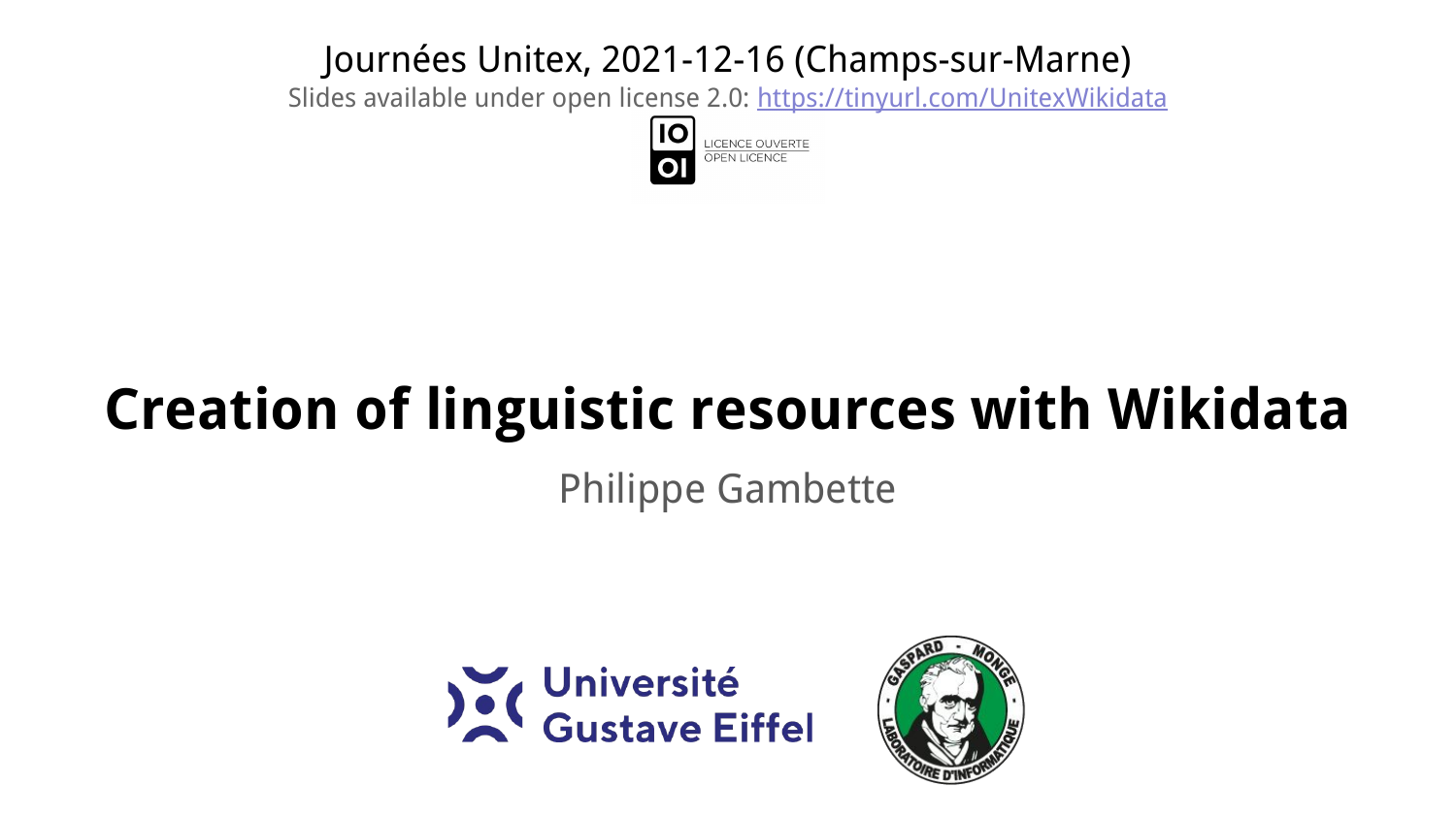# **Outline**

- Wikidata: a few video tutorials in French
- Querying Wikidata for entity linking: wikidataMultiSearch to make data FAIR
- Creating linguistic resources with Wikidata elements?
- Updating Unitex linguistic resources with Wikidata lexemes?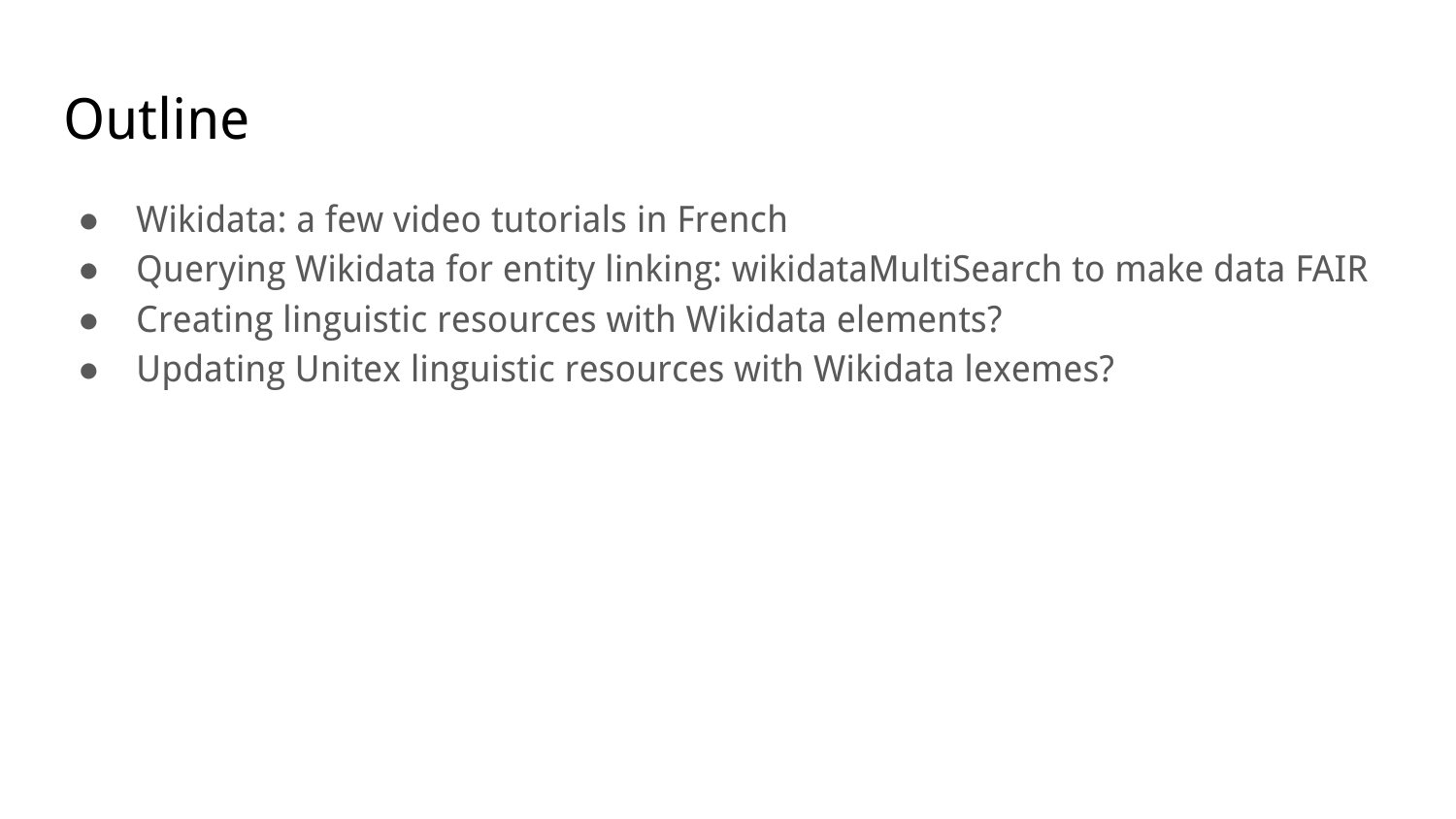- general presentation of Wikidata, RDF triples and SPARQL queries
	- → [Comment sont construites les requêtes Wikidata de l'outil](https://www.youtube.com/watch?v=x-fM9czTuW4) [PlaquesDuMatrimoine](https://www.youtube.com/watch?v=x-fM9czTuW4) (11'08)

|                                 | PlaquesDuMatrimoine                               | $\times$                                                                                                                                  |  | <b>Q</b> Wikidata Query Service | $\times$                                                              | <b>Q</b> Wikidata Query Service |  | $\times$                                    |            | W SPARQL - Wikipédia                   | $\times$ | W Triplet RDF - Wikipédia                                                                                                      |  | $x$ + |                                                          |
|---------------------------------|---------------------------------------------------|-------------------------------------------------------------------------------------------------------------------------------------------|--|---------------------------------|-----------------------------------------------------------------------|---------------------------------|--|---------------------------------------------|------------|----------------------------------------|----------|--------------------------------------------------------------------------------------------------------------------------------|--|-------|----------------------------------------------------------|
| $\leftarrow$ $\rightarrow$      | G<br>⋒                                            |                                                                                                                                           |  |                                 |                                                                       |                                 |  |                                             |            |                                        |          | 1 1 et https://query.wikidata.org/#SELECT %3Fperson %3FpersonLabel %3FgenderLabel %3FpersonDescription WHERE (%0A%20 % ••• ⊙ ☆ |  |       | $\mathbb{I}$<br>$\Box$<br>$\circledcirc$<br>$\mathbb{R}$ |
|                                 | <b>Wikidata Query Service</b>                     |                                                                                                                                           |  | <b>Exemples</b>                 | <b>O</b> Aide                                                         |                                 |  | <b><math>\Phi</math></b> Davantage d'outils | $\check{}$ |                                        |          |                                                                                                                                |  |       | $\overline{x}_A$ français                                |
| $\Theta$                        | Assistant de requête <sup>O</sup>                 |                                                                                                                                           |  |                                 |                                                                       | $\mathcal{L}$                   |  |                                             |            | ?person rdfs:label "Louise Michel"@fr. |          | SELECT ?person ?personLabel ?genderLabel ?personDescription WHERE {                                                            |  |       |                                                          |
| ---------<br>$\mathbf{X}$<br>早. | $+$ Filtrer                                       | W<br>?person wdt: P31 wd: Q5.<br>?person wdt: P21 ?gender.<br>$\cdot \bullet$<br>être humain<br>nature de l'élément »<br>$6 \overline{6}$ |  |                                 | SERVICE wikibase: label ( bd: serviceParam wikibase: language "fr", } |                                 |  |                                             |            |                                        |          |                                                                                                                                |  |       |                                                          |
| $\oplus$<br>2                   | 多面<br>+ Afficher<br>sexe ou genre<br>$\mathbf{v}$ |                                                                                                                                           |  |                                 |                                                                       |                                 |  |                                             |            |                                        |          |                                                                                                                                |  |       |                                                          |
| $\mathfrak{D}$                  | Limiter à                                         |                                                                                                                                           |  |                                 |                                                                       |                                 |  |                                             |            |                                        |          |                                                                                                                                |  |       |                                                          |
| 面                               |                                                   |                                                                                                                                           |  |                                 |                                                                       |                                 |  |                                             |            |                                        |          |                                                                                                                                |  |       |                                                          |
| $\mathcal{A}_{\mathcal{O}}$     |                                                   |                                                                                                                                           |  |                                 |                                                                       |                                 |  |                                             |            |                                        |          |                                                                                                                                |  |       |                                                          |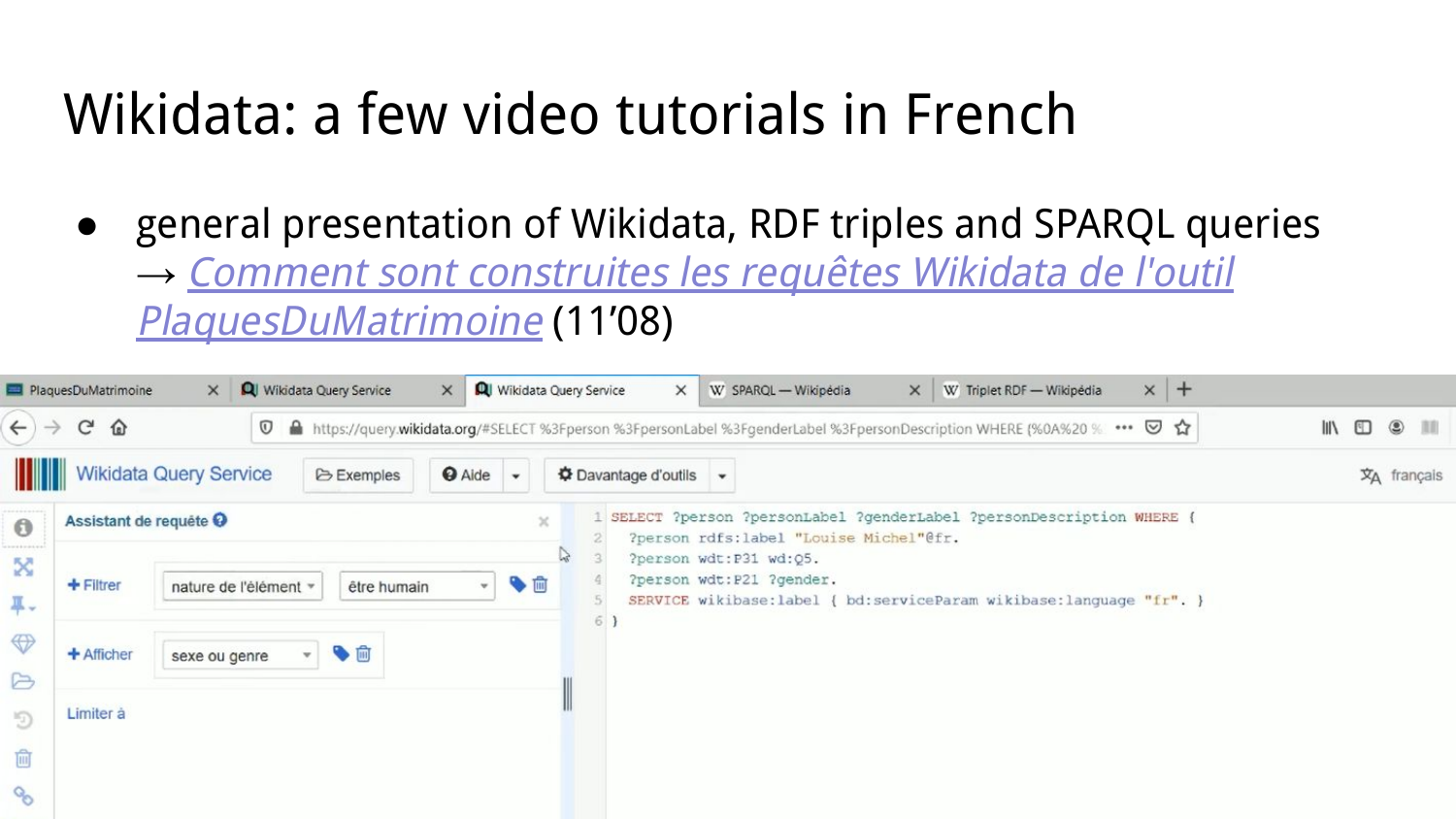● creating a wikidata element after creating a new page on Wikipedia → [Créer une page Wikidata après avoir créé une nouvelle page](https://www.youtube.com/watch?v=vHed6VZBVFI) [Wikipédia](https://www.youtube.com/watch?v=vHed6VZBVFI) (16'47)

| ¥.<br>WIKIPÉDIA<br>L'encyclopédie libre                                                                      | Q Rechercher dans Wikipédia                                                                                                                                                                              |                                                                                                                                                                        | FreeCorp |
|--------------------------------------------------------------------------------------------------------------|----------------------------------------------------------------------------------------------------------------------------------------------------------------------------------------------------------|------------------------------------------------------------------------------------------------------------------------------------------------------------------------|----------|
| Accueil<br>Portails thématiques<br>Article au hasard<br>Contact                                              | <b>Discussion</b><br>Article<br>Lucie Quéméner                                                                                                                                                           | Modifier Modifier le code Voir l'historique<br>Lire                                                                                                                    |          |
| <b>Basculer vers l'ancien</b><br>habillage<br>Contribuer                                                     | Lucie Quéméner, née à Paris en 1998, est une autrice française de bande dessinée.<br>Sommaire [masquer]                                                                                                  | <b>Lucie Quéméner</b>                                                                                                                                                  |          |
| Débuter sur Wikipédia<br>Aide<br>Communauté<br>Modifications recentes                                        | Biographie<br>2 Œuvre<br>3 Notes et références                                                                                                                                                           | Une illustration sous licence<br>libre serait la bienvenue                                                                                                             |          |
| Faire un don                                                                                                 | 4 Lien externe                                                                                                                                                                                           | <b>Biographie</b>                                                                                                                                                      |          |
| Outils<br>Pages liées<br>Sulvi des pages liées<br>Téléverser un fichier<br>Pages spéciales<br>Lien permanent | Biographie [modifier   modifier le code ]<br>Lucie Quéméner est diplômée de l'Académie Brassart-Delcourt, promotion Arthur De Pins <sup>1</sup> .<br>Son père est breton et sa mère d'origine chinoise". | 1998 /<br>Naissance<br>Paris /<br>Nationalité<br>Française /<br>Auteure de bande dessinée /<br>Activité<br>$\bf{o}$<br>modifier - modifier le code - modifier Wikidata |          |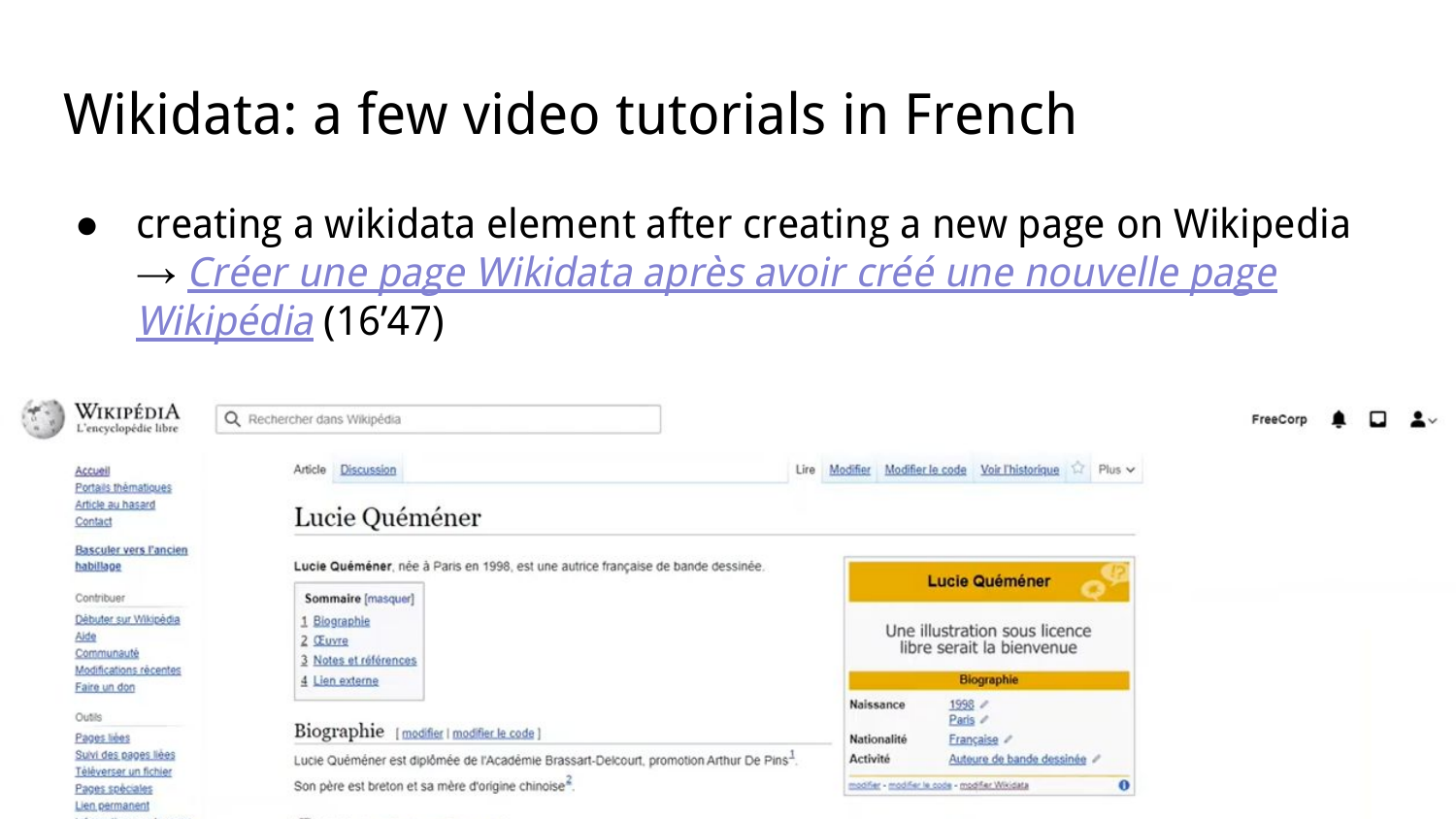extracting names of people from an event programme (with **[SEM](https://apps.lattice.cnrs.fr/sem/)**) and checking if they have a photo in Wikidata

→ [Comment trouver les personnes présentes à un événement qui](https://www.youtube.com/watch?v=Tq3XPeNEFGs&feature=youtu.be) n['ont pas encore de photo dans Wikidata ?](https://www.youtube.com/watch?v=Tq3XPeNEFGs&feature=youtu.be) (13'29)

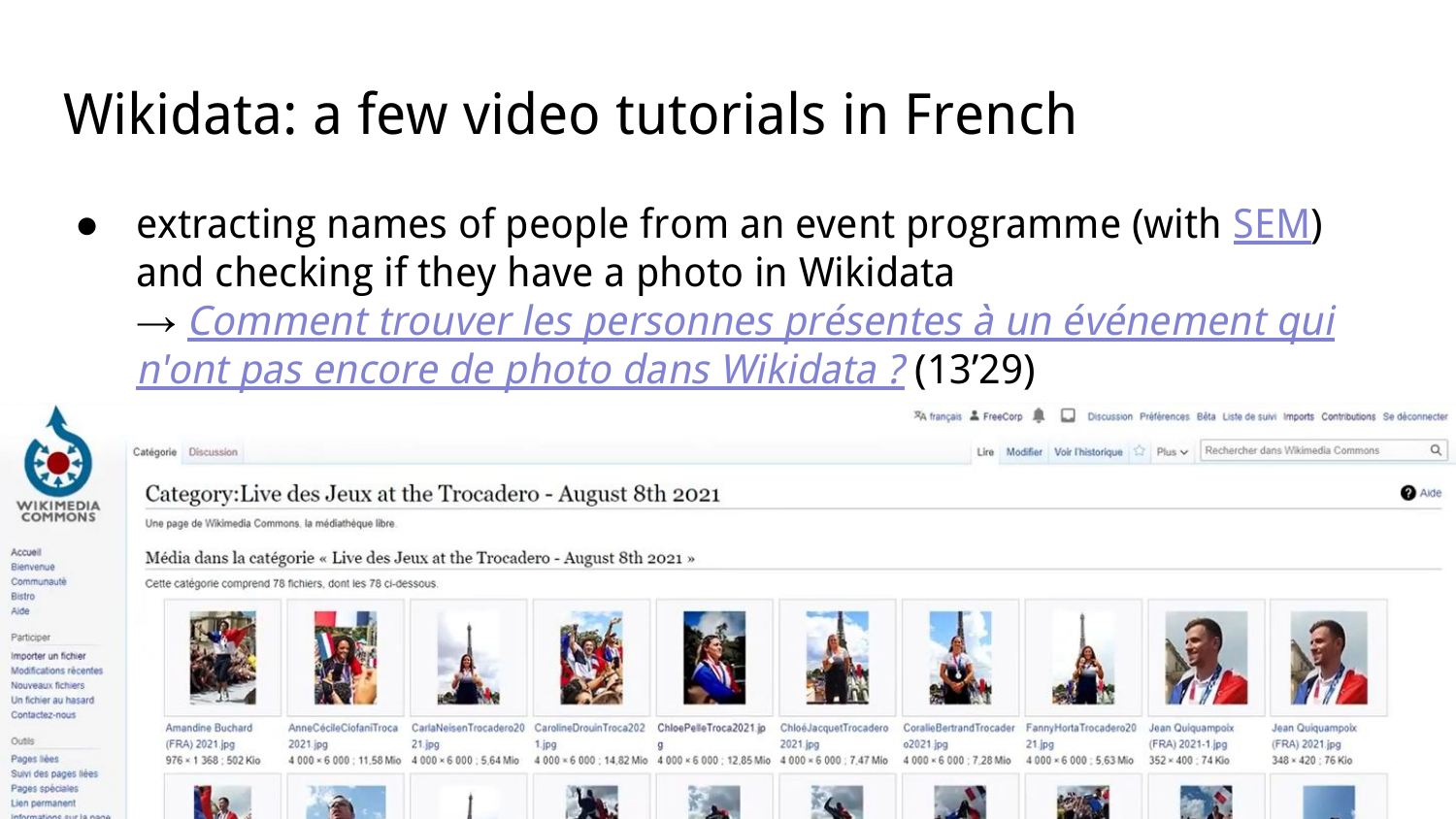● creating a webpage in HTML+Javascript listing nearby tourist places → [Comment utiliser Wikidata pour lister sur une page web les lieux](https://www.youtube.com/watch?v=7CeXNGArs54&feature=youtu.be) [touristiques à proximité](https://www.youtube.com/watch?v=7CeXNGArs54&feature=youtu.be) (27'25)

query.wikidata.org/#%23defaultView%3AlmageGrid%0A%23Éléments%20de%20type%20musée%2C%.



Commons: Château de Champs-sur-Marne 01.jpg 2.051 Point(2.60416667 48.85388889) <https://fr.wikipedia.org/wiki/Ch%C3%A2teau\_de\_Champs-sur-Ma... Q château de Champs-sur-Marne



E commons: Noisiel (77) Ancien château 02.JPG 2.693 Point(2.6184 48.8521) Q château de Noisiel





commons:Le Parc départemental de la Haute-Île - panoramio - ... 2.852 Point(2.56115 48.8582) <https://fr.wikipedia.org/wiki/Parc\_d%C3%A9partemental\_de\_la\_H... Q parc départemental de la Haute-Île



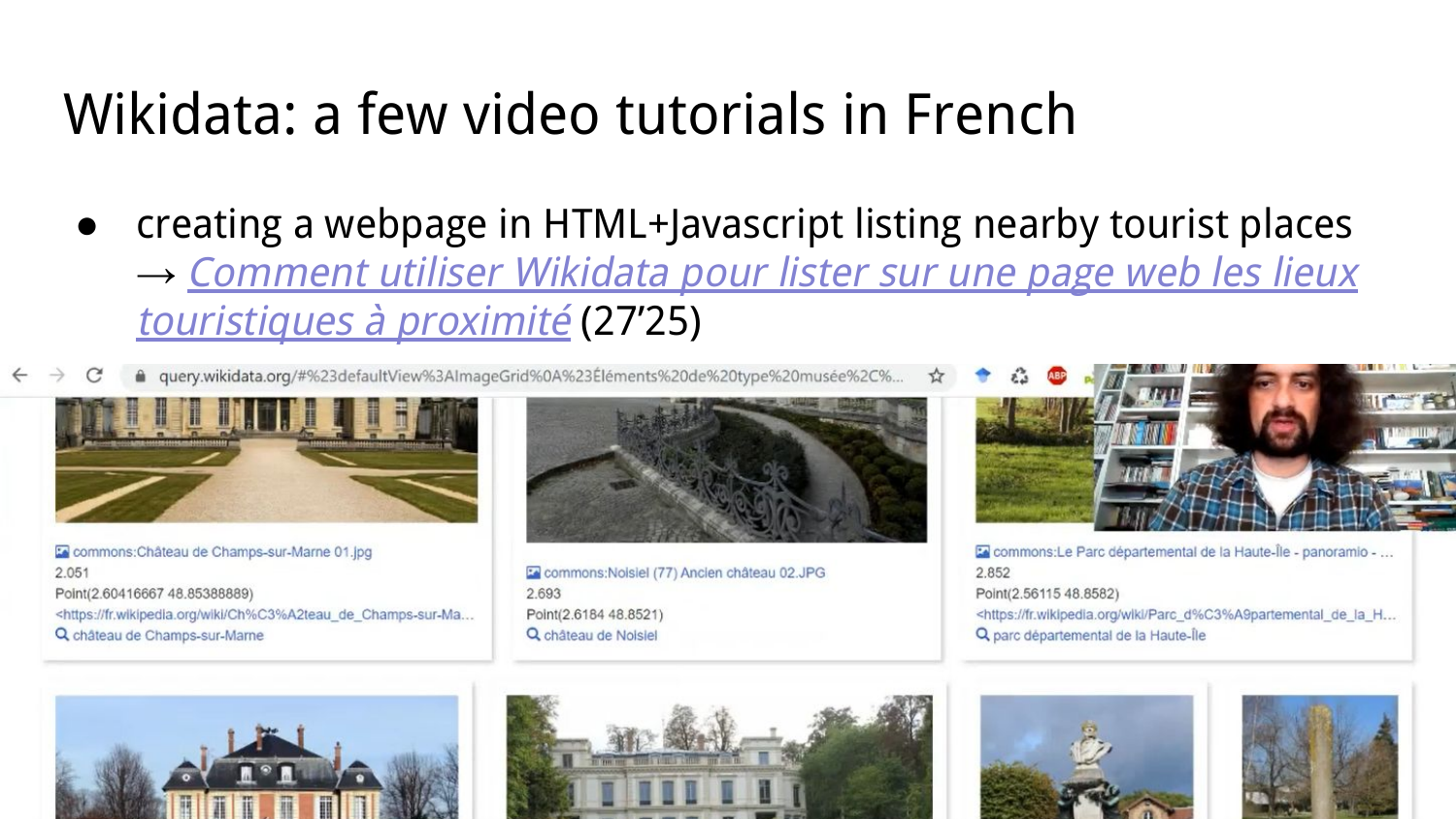● importing a scanned book on Wikisource and creating the wikidata element about the edition

→ *[Importer un livre dans](https://www.youtube.com/watch?v=PPTepM7_Ghc&feature=youtu.be)* [Wikisource, en utilisant](https://www.youtube.com/watch?v=PPTepM7_Ghc&feature=youtu.be) [Wikimedia Commons et Wikidata](https://www.youtube.com/watch?v=PPTepM7_Ghc&feature=youtu.be) (18'01)

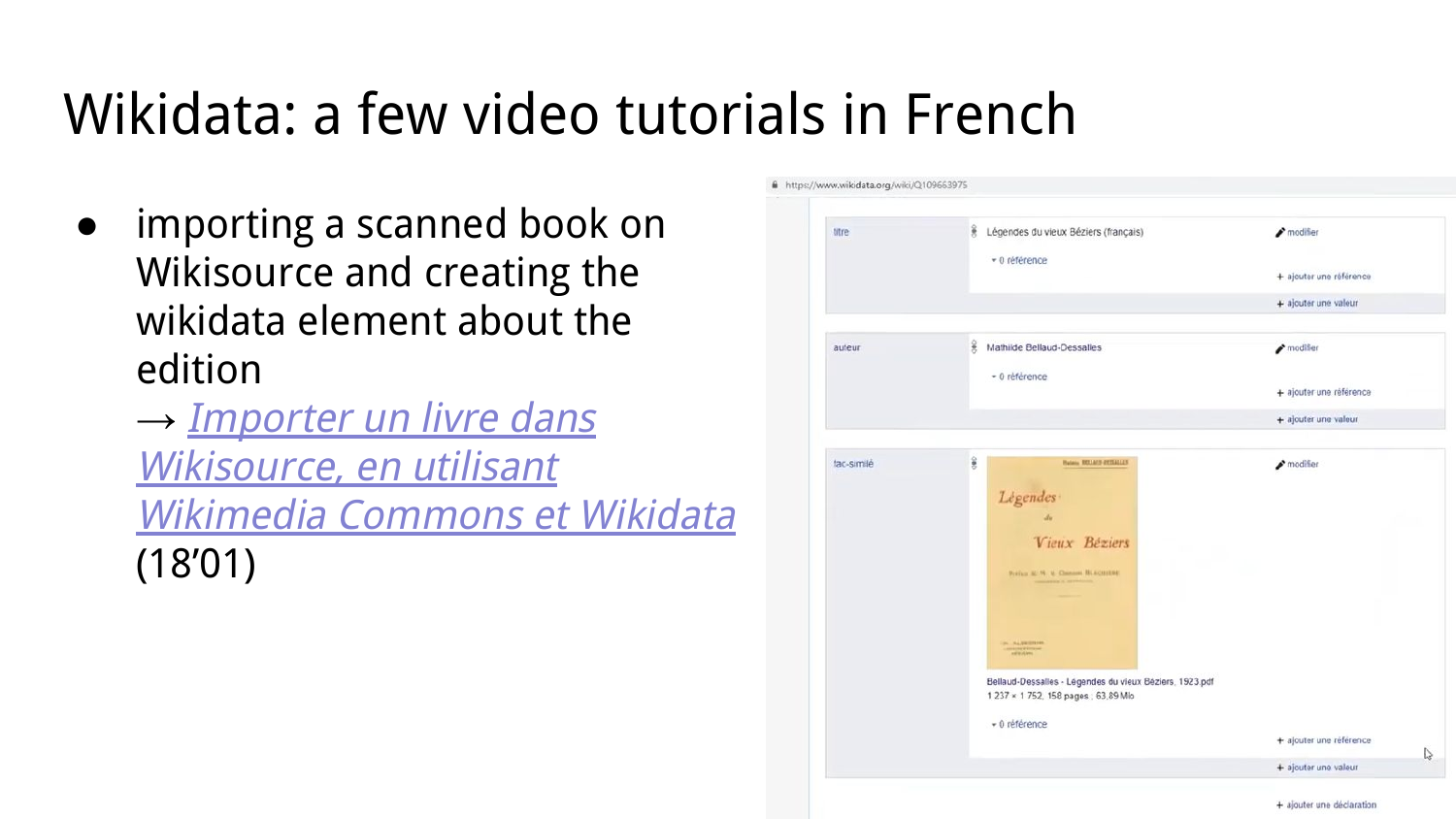# Querying Wikidata for entity linking

- wikidataMultiSearch: [demo](https://philippegambette.github.io/wikidataMultiSearch/)
- use cases (ongoing projects):
	- entity linking for places, people, pollutants, etc.:
		- <https://github.com/e-ditiones/Annotator> [\(TEI 2021](https://hal.archives-ouvertes.fr/hal-03380805))
		- Chuanming Dong's PhD project: [industrial pollution events](https://hal.archives-ouvertes.fr/hal-03366097)
	- mapping locations:
		- pictures of cities in the 16th and 17th centuries on *[uMap](https://umap.openstreetmap.fr/fr/map/vues-de-villes-aux-xvie-et-xviie-siecles_635544#5/45.368/12.415)*
		- [with a text already labeled in Wikisource](https://philippegambette.github.io/ws-tools/ws-geocoder/) by project [Lessico](https://fr.wikisource.org/wiki/Wikisource:Projet_Lessico_Beni_culturali) [Beni culturali](https://fr.wikisource.org/wiki/Wikisource:Projet_Lessico_Beni_culturali)
	- making data FA**I**R (I = interoperable):
		- [CIDRE corpus](https://www.ortolang.fr/market/corpora/cidre) with Olga Seminck (*JOHD*[, 2021](http://doi.org/10.5334/johd.42))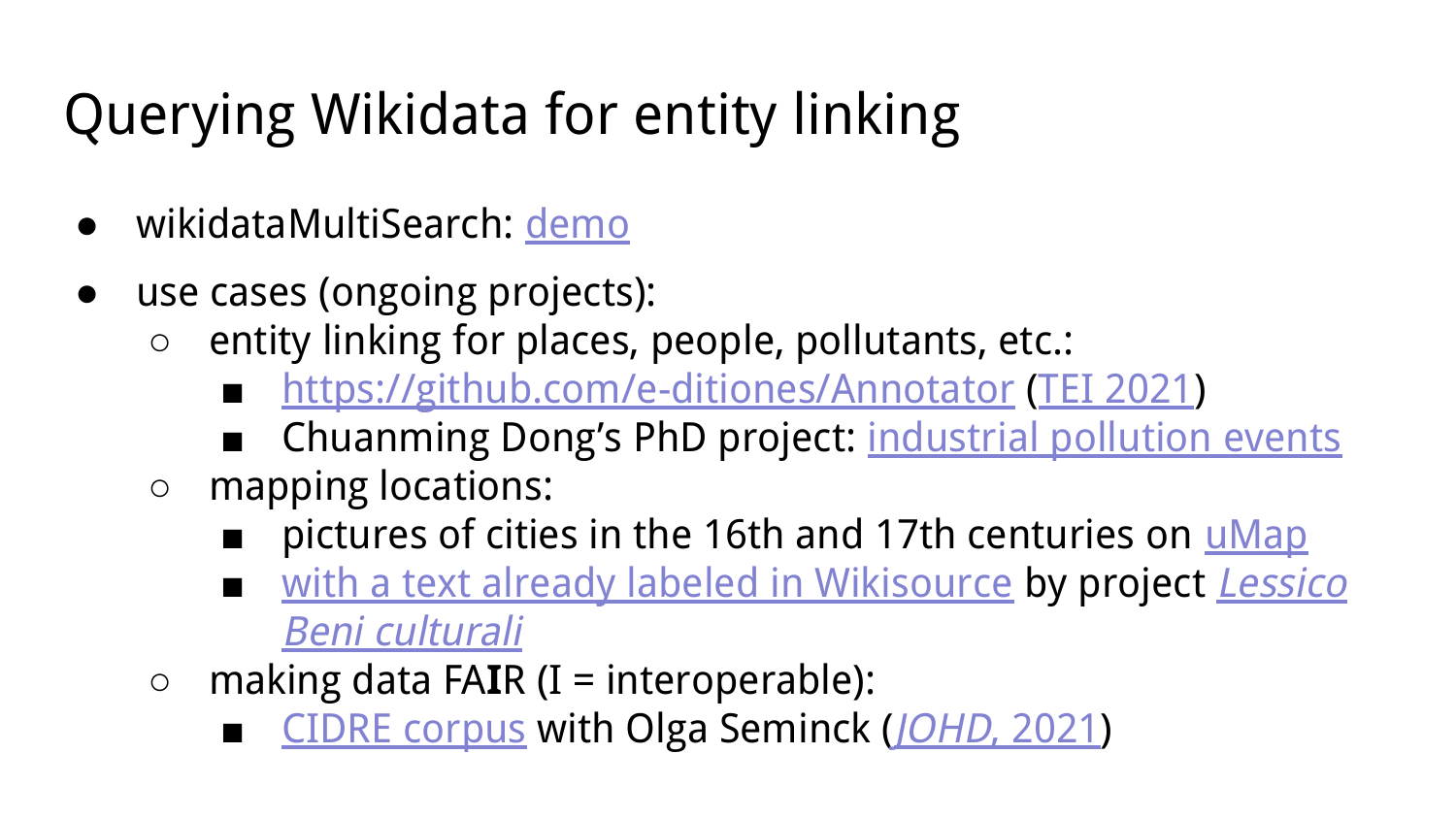# Creating linguistic resources with Wikidata elements

- using the property "instance of element"
	- 83 elements of instance "bone": <https://w.wiki/4ZHN>
	- elements of instance "bone" (or subclasses) with their instance: <https://w.wiki/4ZHL>
- using identifiers in other databases:
	- [1032 women](https://w.wiki/4ZHD) with an identifier in the [Dictionnaire des femmes](https://www.wikidata.org/wiki/Property:P7962) [de l'ancienne France](https://www.wikidata.org/wiki/Property:P7962) by SIEFAR
	- > 100 000 [elements](https://w.wiki/4ZHH) with a [DSSTOX identifier](https://www.wikidata.org/wiki/Property:P3117) (Environment Protection Agency)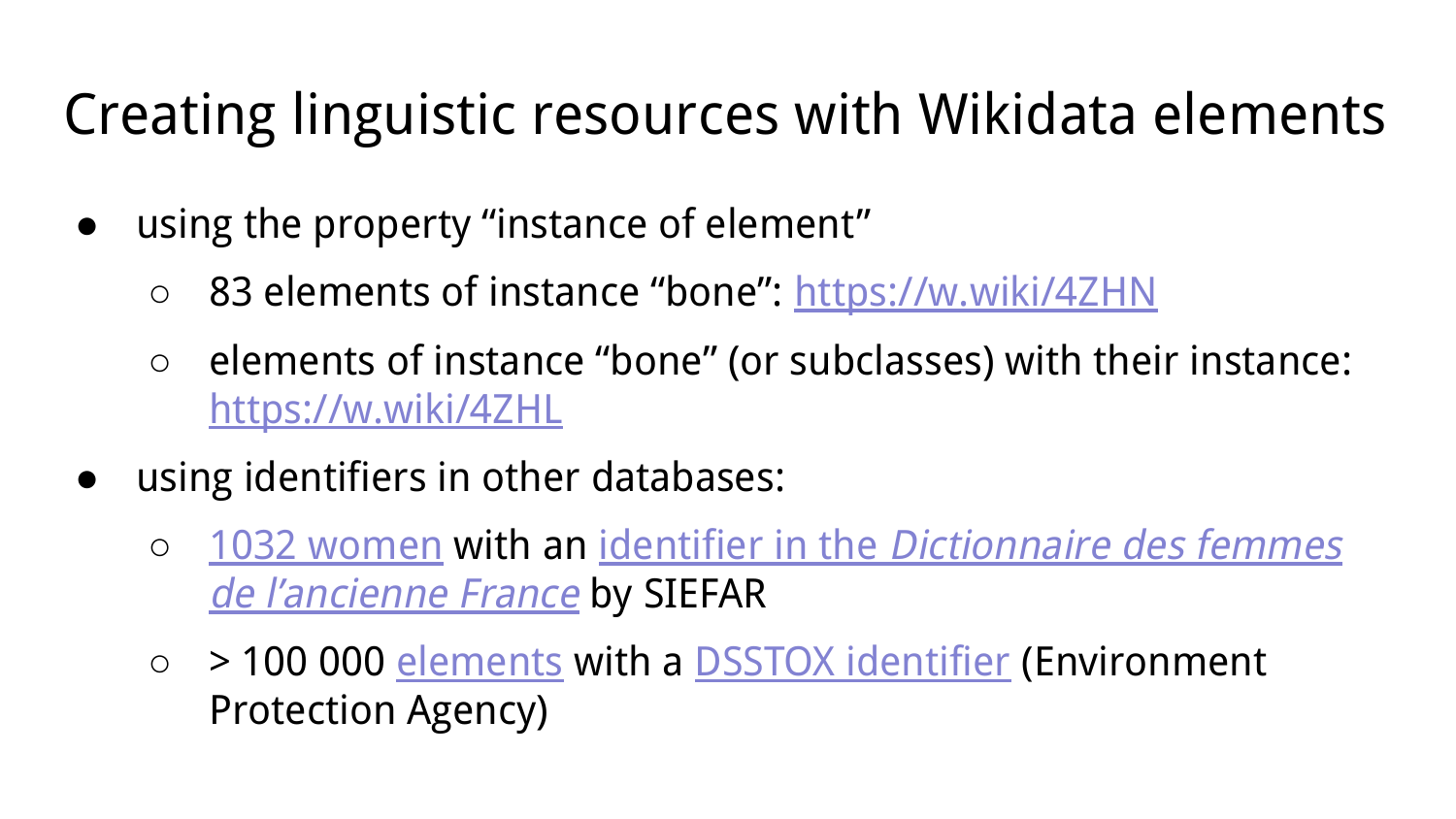#### Updating Unitex list of first names?

Using the property "instance of element" for first names: [20622 results](https://w.wiki/4ZEp)

SELECT ?firstName ?firstNameLabel WHERE { SERVICE wikibase:label { bd:serviceParam wikibase:language "[AUTO LANGUAGE], en, fr, es". } ?firstName wdt:P31 wd:Q202444.

} LIMIT 100

With gender: [male](https://w.wiki/4ZHU), [female,](https://w.wiki/4ZHa) [unisex](https://w.wiki/4ZHY)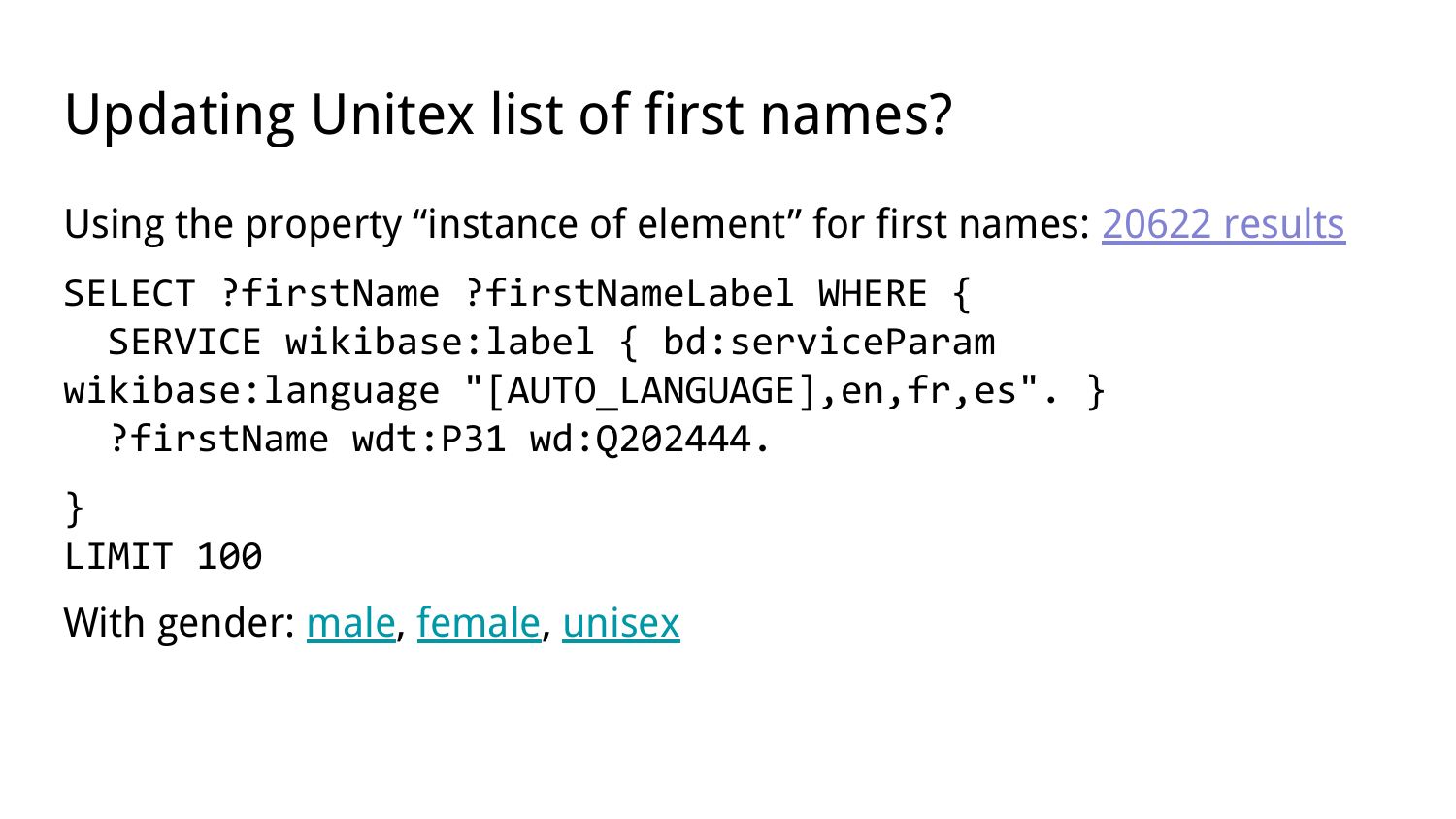# Wikidata lexemes

#### Développement liés aux [données lexicographiques](https://www.wikidata.org/wiki/Wikidata:Lexicographical_data/fr) [dans Wikidata](https://www.wikidata.org/wiki/Wikidata:Lexicographical_data/fr) depuis 2016

[FAQ Wikidata/Wiktionnaire](https://www.wikidata.org/wiki/Wikidata:Lexicographical_data/Wiktionary_FAQ/fr)

#### [Proposition de propriétés](https://www.wikidata.org/wiki/Wikidata:Property_proposal/Lexemes) **[lexicographiques](https://www.wikidata.org/wiki/Wikidata:Property_proposal/Lexemes)**

|                                                                                                       | Lexeme Discussion                                                                                                                                |                                                 |  |  |  |  |  |  |  |  |  |  |  |
|-------------------------------------------------------------------------------------------------------|--------------------------------------------------------------------------------------------------------------------------------------------------|-------------------------------------------------|--|--|--|--|--|--|--|--|--|--|--|
| VIKIDATA                                                                                              | poutine<br>(L579430)                                                                                                                             | modifier                                        |  |  |  |  |  |  |  |  |  |  |  |
| Accueil<br>Communauté<br><b>Bistro</b><br>Créer un nouvel<br>élément                                  | fr<br>Langue français<br>Nature nom                                                                                                              |                                                 |  |  |  |  |  |  |  |  |  |  |  |
| Modifications récentes<br>Élément au hasard                                                           | Déclarations                                                                                                                                     |                                                 |  |  |  |  |  |  |  |  |  |  |  |
| Query Service<br>À proximité<br>Aide                                                                  | $\frac{1}{2}$<br>genre grammatical<br>féminin                                                                                                    | modifier                                        |  |  |  |  |  |  |  |  |  |  |  |
| Faire un don<br>Données                                                                               | $\bullet$ 0 reférence                                                                                                                            | + ajouter une référence<br>+ ajouter une valeur |  |  |  |  |  |  |  |  |  |  |  |
| lexicographiques<br>Créer un nouveau                                                                  |                                                                                                                                                  |                                                 |  |  |  |  |  |  |  |  |  |  |  |
| lexème<br>Modifications récentes<br>Lexème au hasard                                                  |                                                                                                                                                  | + ajouter une déclaration                       |  |  |  |  |  |  |  |  |  |  |  |
| Outils                                                                                                | Sens                                                                                                                                             |                                                 |  |  |  |  |  |  |  |  |  |  |  |
| Pages liées<br>Suivi des pages liées<br>Pages spéciales<br>Lien permanent<br>Informations sur la page | français<br>mets de restauration rapide québécois fait de<br>L579430-S1<br>pommes de terre frites, de fromage en grains et<br>d'une sauce chaude | modifier                                        |  |  |  |  |  |  |  |  |  |  |  |
| URI du concept                                                                                        | Déclarations concernant L579430-S1                                                                                                               |                                                 |  |  |  |  |  |  |  |  |  |  |  |
| Citer cette page                                                                                      | $\frac{1}{2}$<br>Le grand dictionnaire terminologique<br>décrit par<br>▶ 1 référence                                                             | modifier                                        |  |  |  |  |  |  |  |  |  |  |  |
|                                                                                                       |                                                                                                                                                  | + ajouter une valeur                            |  |  |  |  |  |  |  |  |  |  |  |
|                                                                                                       |                                                                                                                                                  |                                                 |  |  |  |  |  |  |  |  |  |  |  |
|                                                                                                       | $rac{1}{2}$<br>élément pour ce sens<br>poutine                                                                                                   | modifier                                        |  |  |  |  |  |  |  |  |  |  |  |
|                                                                                                       | • 0 référence                                                                                                                                    | + ajouter une référence                         |  |  |  |  |  |  |  |  |  |  |  |
|                                                                                                       |                                                                                                                                                  | + ajouter une valeur                            |  |  |  |  |  |  |  |  |  |  |  |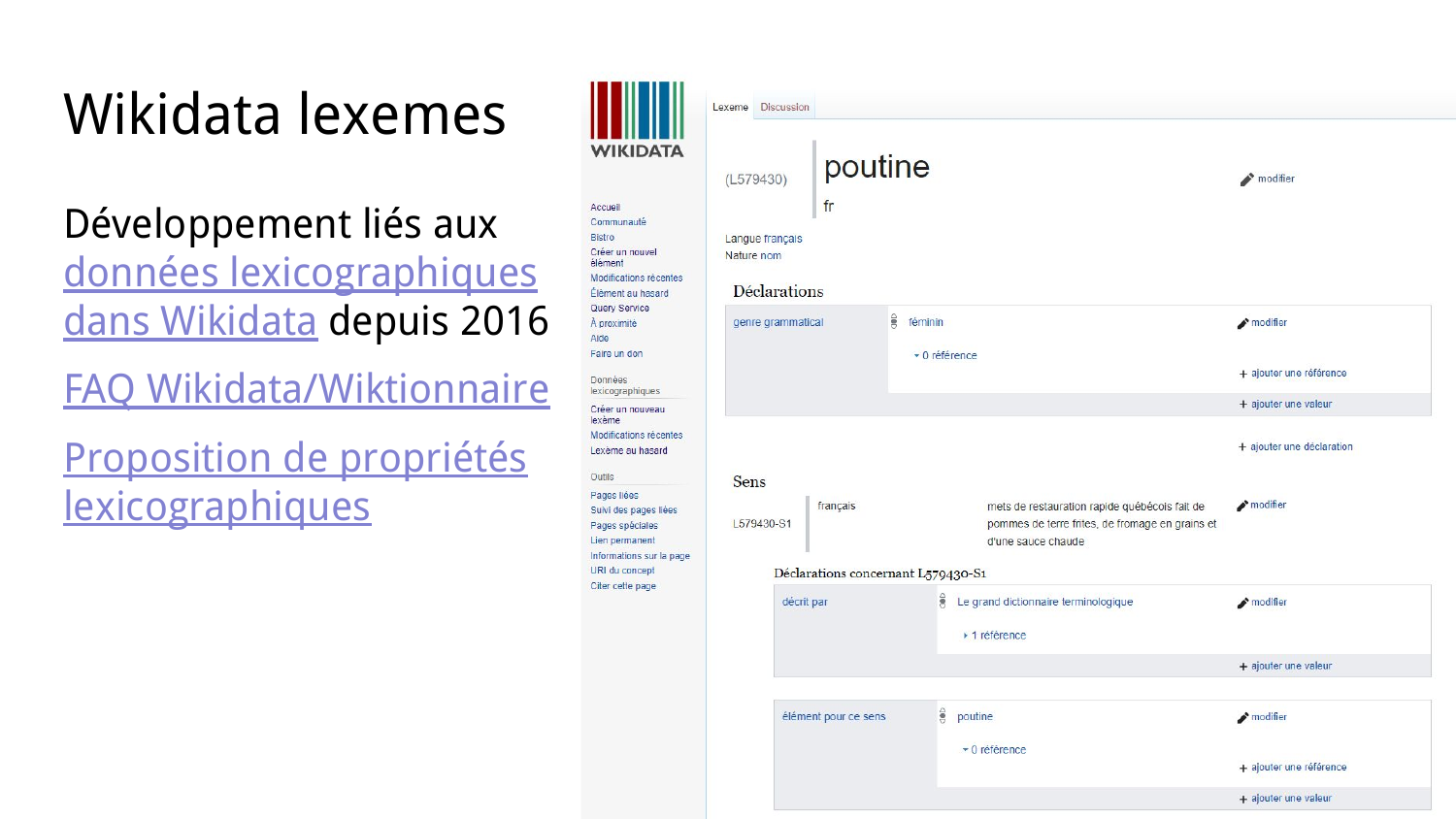- Linguistic resources in French: <https://github.com/UnitexGramLab/unitex-lingua/tree/master/fr>
- Uncompressing compressed linguistic resources (.bin files) C:\Users\...\AppData\Local\Unitex-GramLab\App\UnitexToolLogger.exe Uncompress C:\Users\...\AppData\Local\Unitex-GramLab\French\Dela\ Dela\_fr.bin -o dela.txt

(base) C:\Users\nn+++\AppData\Local\Unitex-GramLab\App>UnitexToolLogger.exe Uncompress ..\French\Dela\Dela fr.bin -o dela.txt Uncompressing ..\French\Dela\Dela fr.bin... Done.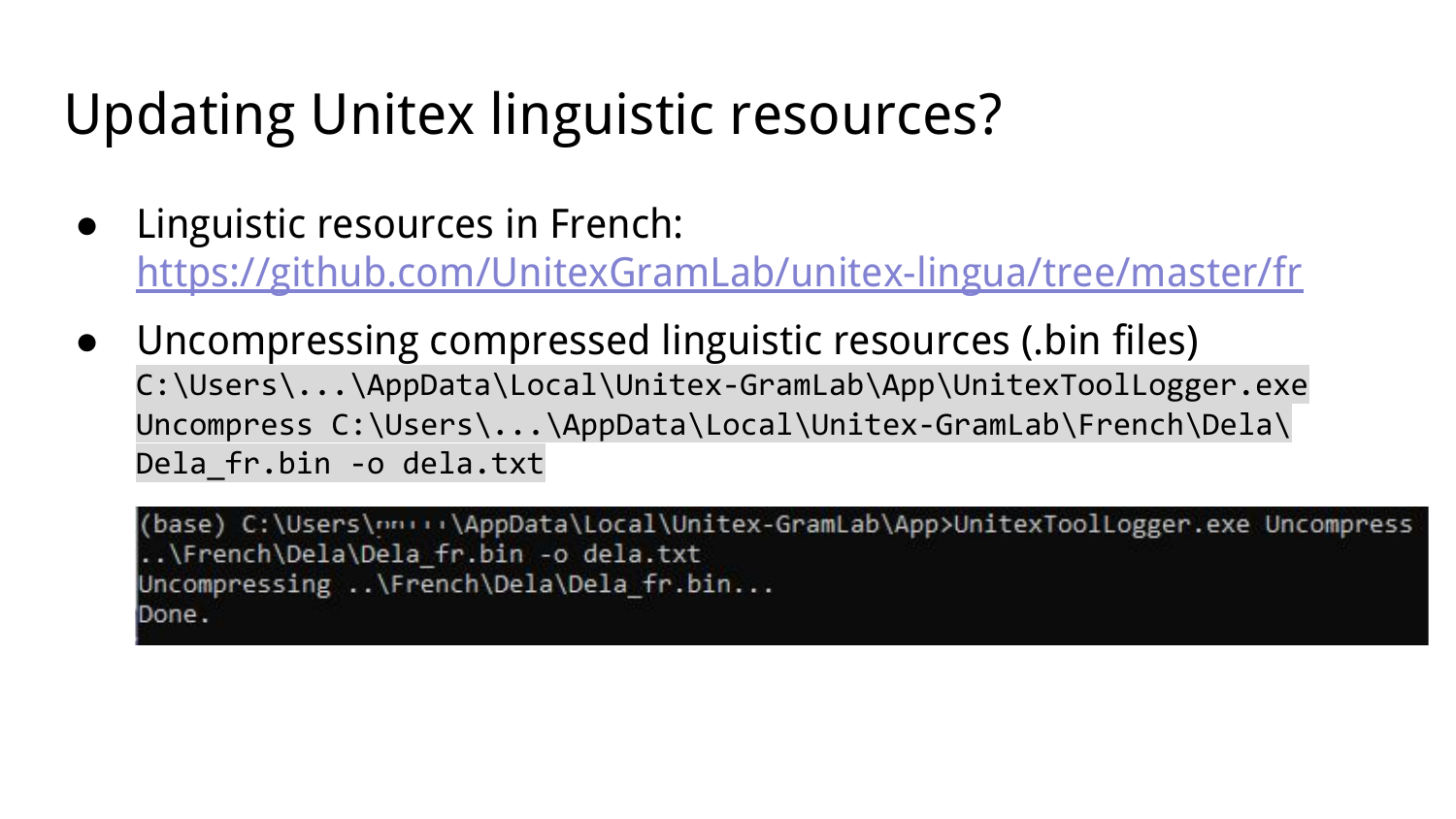An example, comparing lemmas starting with "po":

- [Wikidata query](https://w.wiki/4ZFJ) derived from the example "[Lexemes in English that](https://www.wikidata.org/wiki/Wikidata:SPARQL_query_service/queries/examples#Lexemes_in_English_that_match_an_expression) [match an expression"](https://www.wikidata.org/wiki/Wikidata:SPARQL_query_service/queries/examples#Lexemes_in_English_that_match_an_expression) [\(Lexèmes en anglais correspondant à une](https://www.wikidata.org/wiki/Wikidata:SPARQL_query_service/queries/examples/fr#Lex%C3%A8mes_en_anglais_correspondant_%C3%A0_une_expression) [expression\)](https://www.wikidata.org/wiki/Wikidata:SPARQL_query_service/queries/examples/fr#Lex%C3%A8mes_en_anglais_correspondant_%C3%A0_une_expression)
- **[Google Sheets data file](https://docs.google.com/spreadsheets/d/1_cS_5PUrHe2T-lJ1glWIEywuvxknJbXr4S5Sc31UQhk/edit?usp=sharing)**

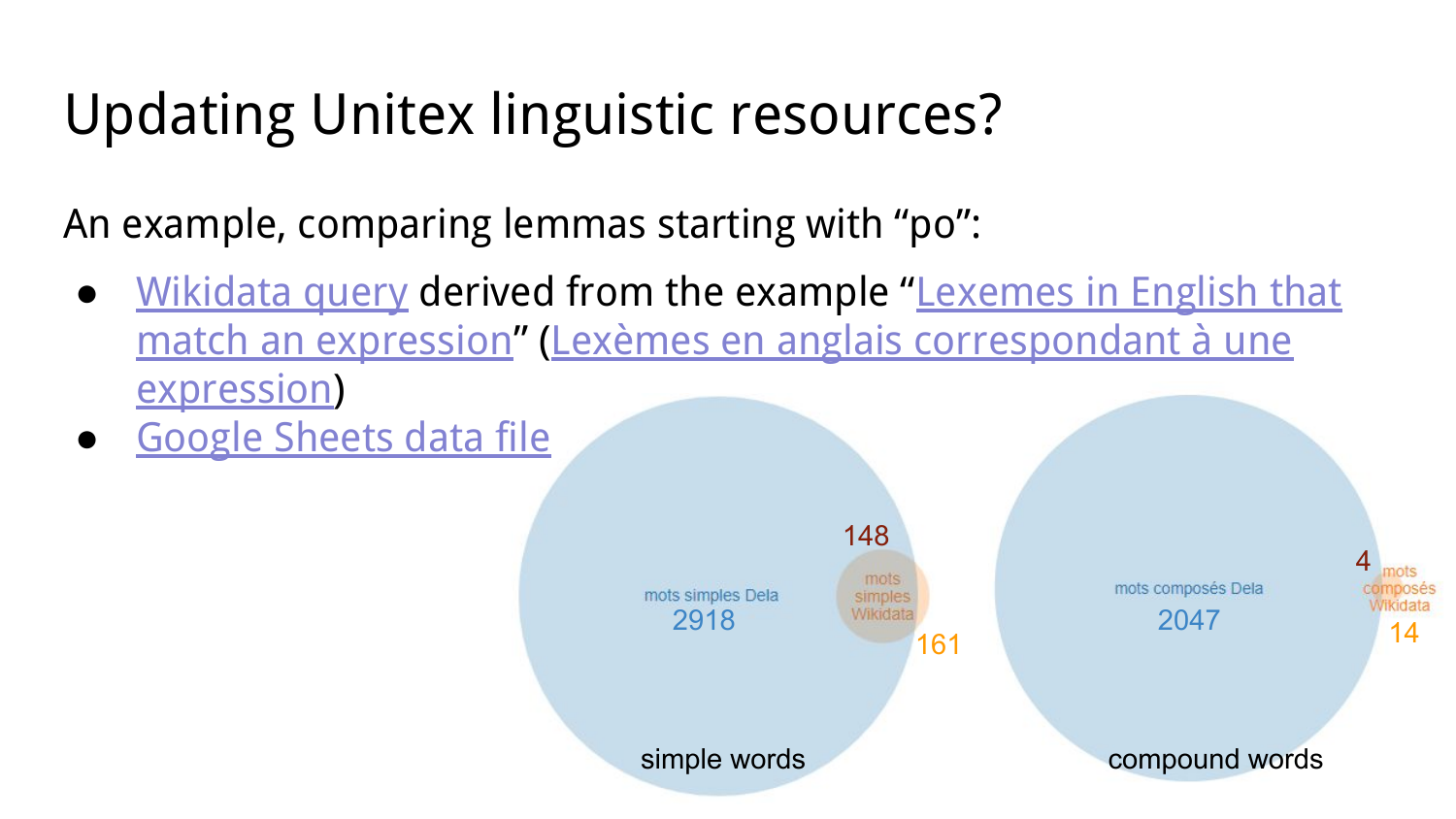An example, comparing lemmas starting with "po" Simple words in Wikidata (lexemes) but not in Dela :

podcast pointille polychètologiste polymédication pomérance porteclé portecrayon

portevoix postgrade posttraitement potpourri poussepousse poutine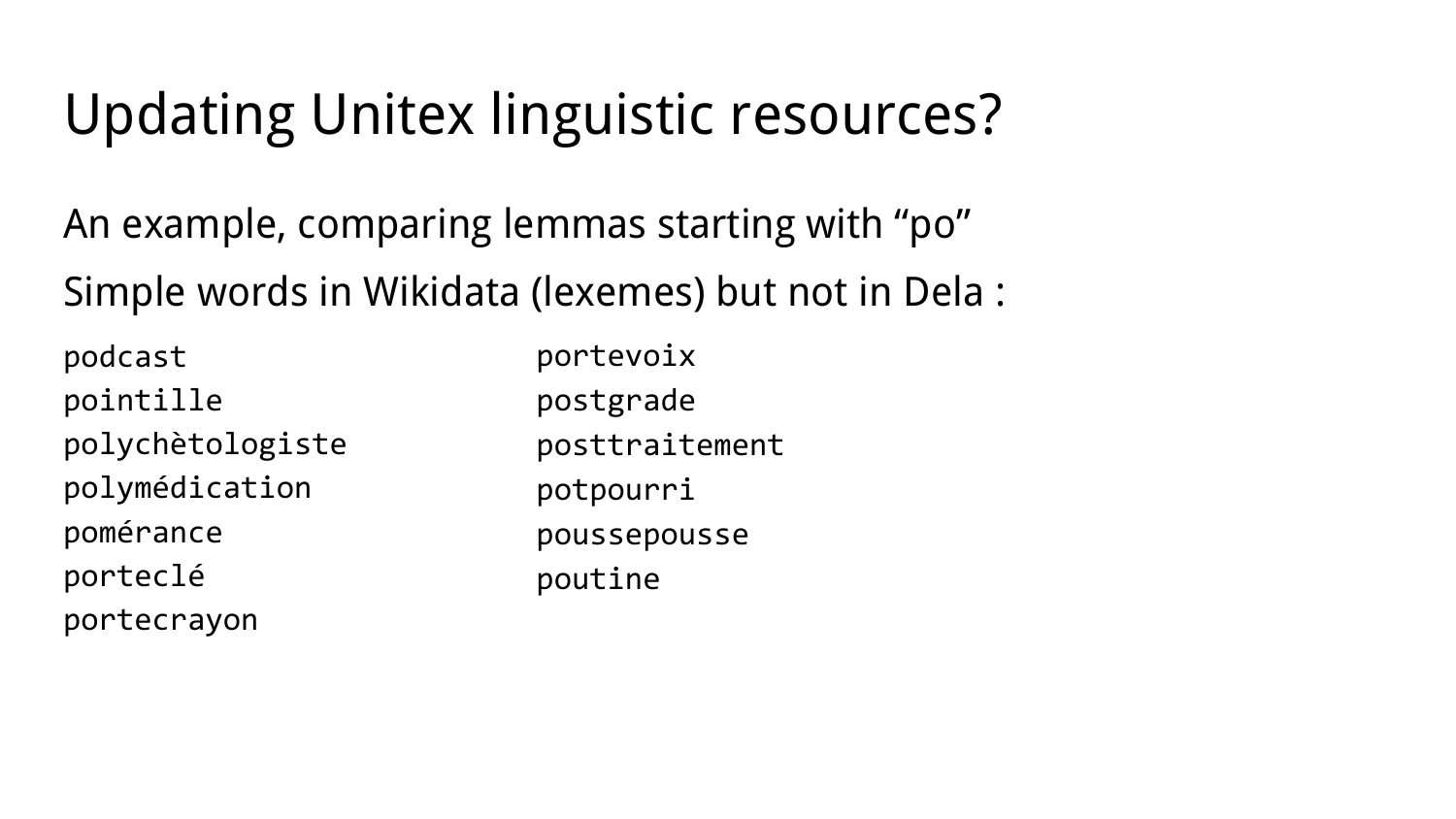An example, comparing lemmas starting with "po"

Compound words in Wikidata (lexemes) but not in Dela :

point de basculement dans le système climatique politique climatique pollueur-payeur porte-assiettes porte-bouquet porte-parapluie post mortem pot-au-feu potentiel de réchauffement global pourvu que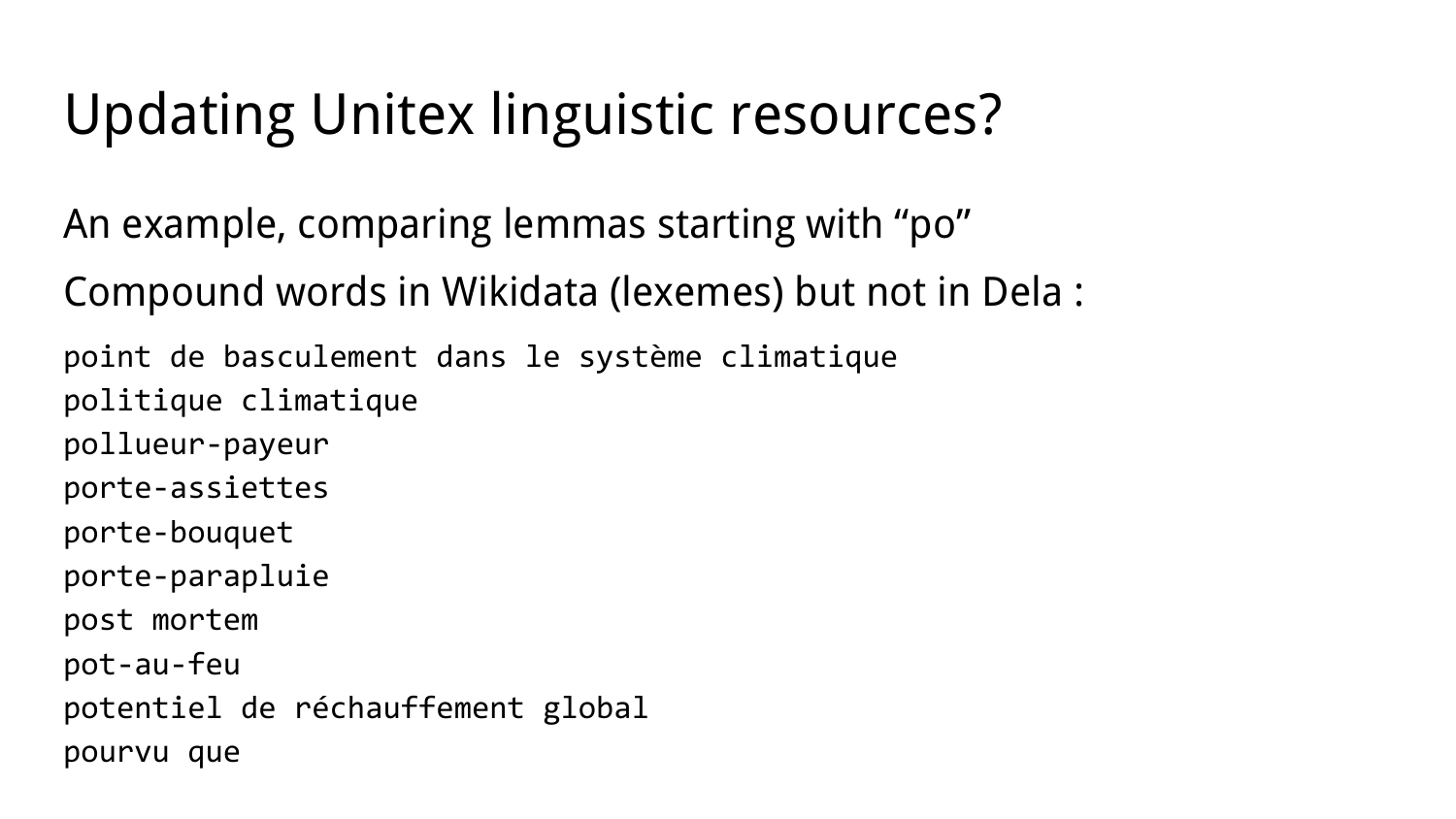Proper nouns?